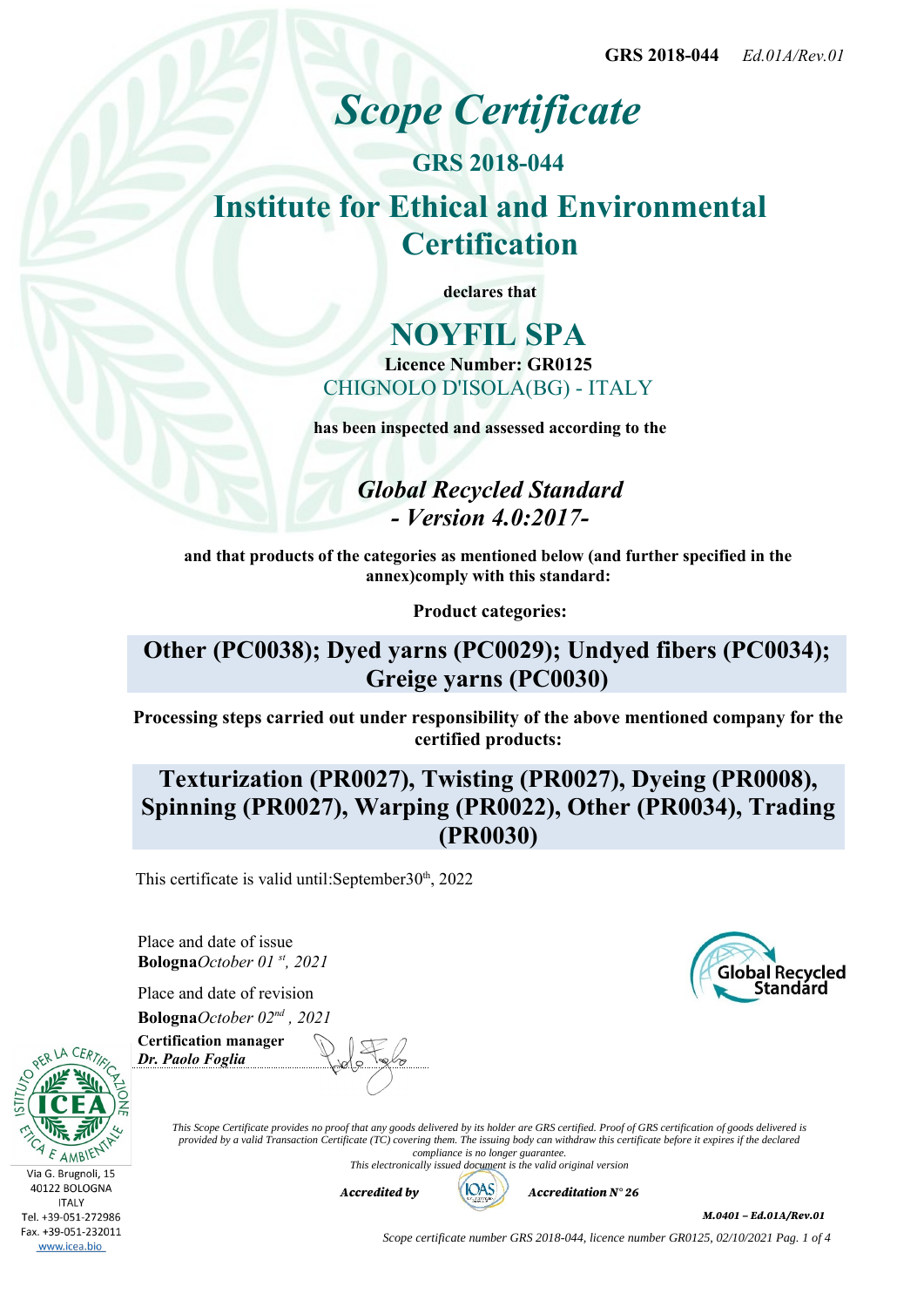*Certified entity:* **NOYFIL SPA**

**Global Recycled Standard**

#### **Annex to certificate no.: GRS 2018-044**

In specific the certificate covers the following products:

| <b>Products</b>                                   |                                                                                                     | <b>Material Composition</b>                                  |              | Label grade                        |
|---------------------------------------------------|-----------------------------------------------------------------------------------------------------|--------------------------------------------------------------|--------------|------------------------------------|
| Category                                          | Product details                                                                                     | Fibre                                                        | $\%$         |                                    |
| Other (PC0038)                                    | Other (Warp yarns PD0100)<br>[RAW WHITE, PACKAGE<br><b>DYED YARNS</b> ]                             | *Polyester (RM0189)<br>(Post-consumer)<br>Polyester (RM0186) | 95<br>5      | <b>GRS</b> Certified               |
| Other (PC0038)                                    | Other (Warp yarns PD0100)<br>[DOPE DYED YARNS]                                                      | *Polyester (RM0189)<br>(Post-consumer)<br>Polyester (RM0186) | 85<br>15     | Made with 85%<br>recycled material |
| Dyed yarns (PC0029)                               | Filament (Dyed filament<br>PD0069) [Single yarns -<br>RAW WHITE, PACKAGE<br><b>DYED YARNS</b>       | *Polyester (RM0189)<br>(Post-consumer)<br>Polyester (RM0186) | 95<br>5      | <b>GRS</b> Certified               |
| Dyed yarns (PC0029)                               | Filament (Dyed filament<br>PD0069) [Twisted yarns -<br>RAW WHITE, PACKAGE<br><b>DYED YARNS</b>      | *Polyester (RM0189)<br>(Post-consumer)<br>Polyester (RM0186) | 95<br>5      | <b>GRS</b> Certified               |
| Dyed yarns (PC0029)                               | Filament (Dyed filament<br>PD0069) [Single yarns -<br>DOPE DYED YARNS]                              | *Polyester (RM0189)<br>(Post-consumer)<br>Polyester (RM0186) | 85<br>15     | Made with 85%<br>recycled material |
| Dyed yarns (PC0029)                               | Filament (Dyed filament<br>PD0069) [Twisted yarns -<br>DOPE DYED YARNS]                             | *Polyester (RM0189)<br>(Post-consumer)<br>Polyester (RM0186) | 85<br>15     | Made with 85%<br>recycled material |
| Undyed fibers (PC0034)                            | Chips (pellets) (Chips<br>(pellets) PD0085)                                                         | *Polyester (RM0189)<br>(Post-consumer)                       | 100          | <b>GRS</b> Certified               |
| Other (PC0038)                                    | Other (Warp yarns PD0100)<br>[Raw white, package dyed,<br>Dope dyed yarns]                          | *Polyester (RM0189)<br>(Post-consumer)<br>Polyester (RM0186) | 70<br>30     | Made with 70%<br>recycled material |
| Dyed yarns (PC0029)                               | Filament (Dyed filament<br>PD0069) [Twisted yarns -<br>Raw white, package dyed,<br>Dope dyed yarns] | *Polyester (RM0189)<br>(Post-consumer)<br>Polyester (RM0186) | $70\,$<br>30 | Made with 70%<br>recycled material |
| Dyed yarns (PC0029)                               | Filament (Dyed filament<br>PD0069) [Single yarns - Raw<br>white, package dyed, Dope<br>dyed yarns]  | *Polyester (RM0189)<br>(Post-consumer)<br>Polyester (RM0186) | 70<br>30     | Made with 70%<br>recycled material |
| Greige yarns (PC0030)                             | Filament (Greige filament<br>PD0069) [Twisted yarns -<br><b>RAW WHITE]</b>                          | *Polyester (RM0189)<br>(Post-consumer)                       | 100          | GRS certified                      |
| Greige yarns (PC0030)<br>* from recycled material | Filament (Greige filament<br>PD0069) [Single yarns -<br><b>RAW WHITE</b>                            | *Polyester (RM0189)<br>(Post-consumer)                       | 100          | GRS certified                      |



Via G. Brugnoli, 15 40122 BOLOGNA **ITALY** Tel. +39-051-272986 Fax. +39-051-232011 www.icea.bio

Place and date of issue **Bologna***October 01 st, 2021*



*Scope certificate number GRS 2018-044, licence number GR0125, 02/10/2021 Pag. 2 of 4*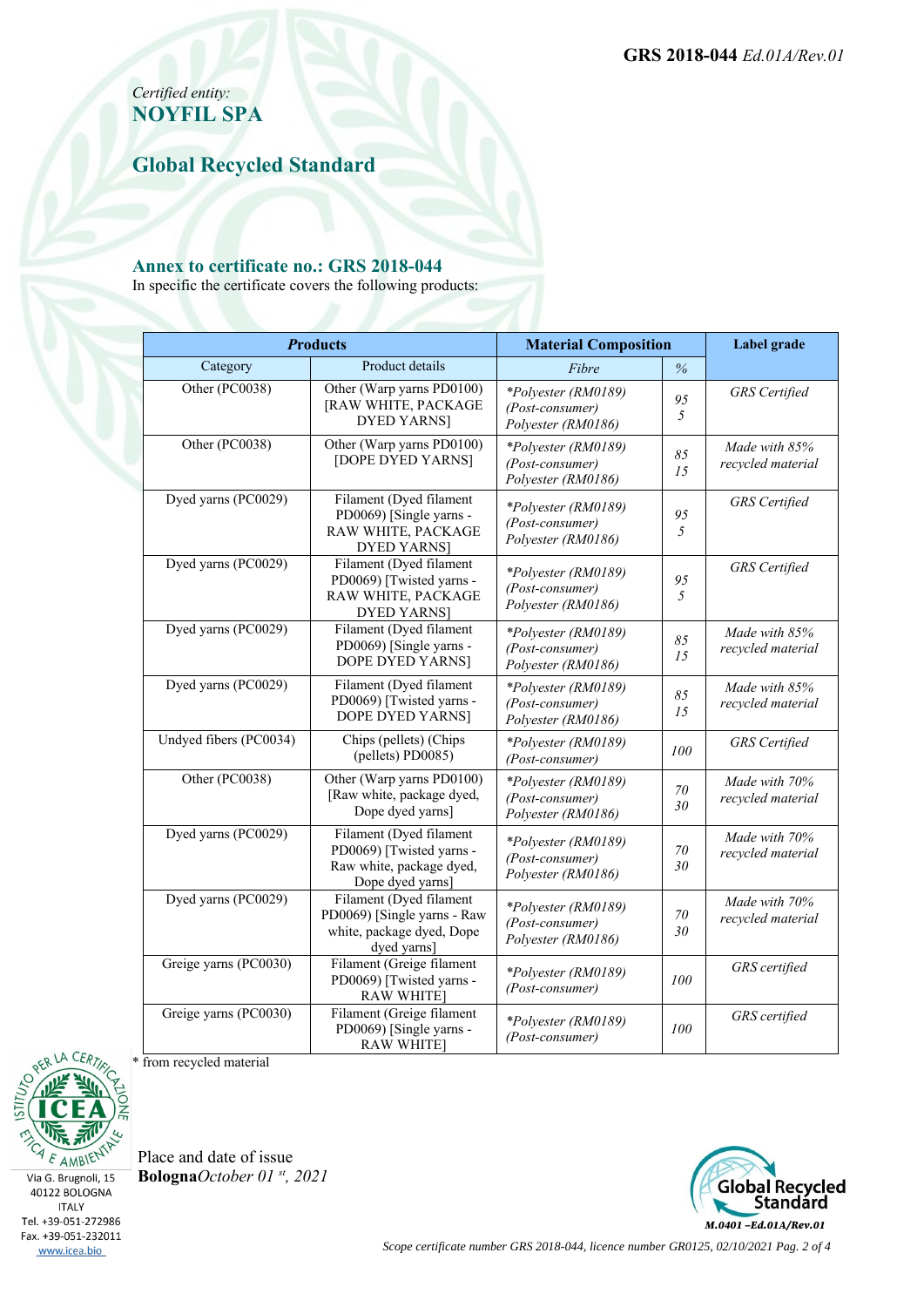**GRS 2018-044** *Ed.01A/Rev.01*

Place and date of revision **Bologna***October 02nd , 2021* **Certification manager** *Dr. Paolo Foglia*